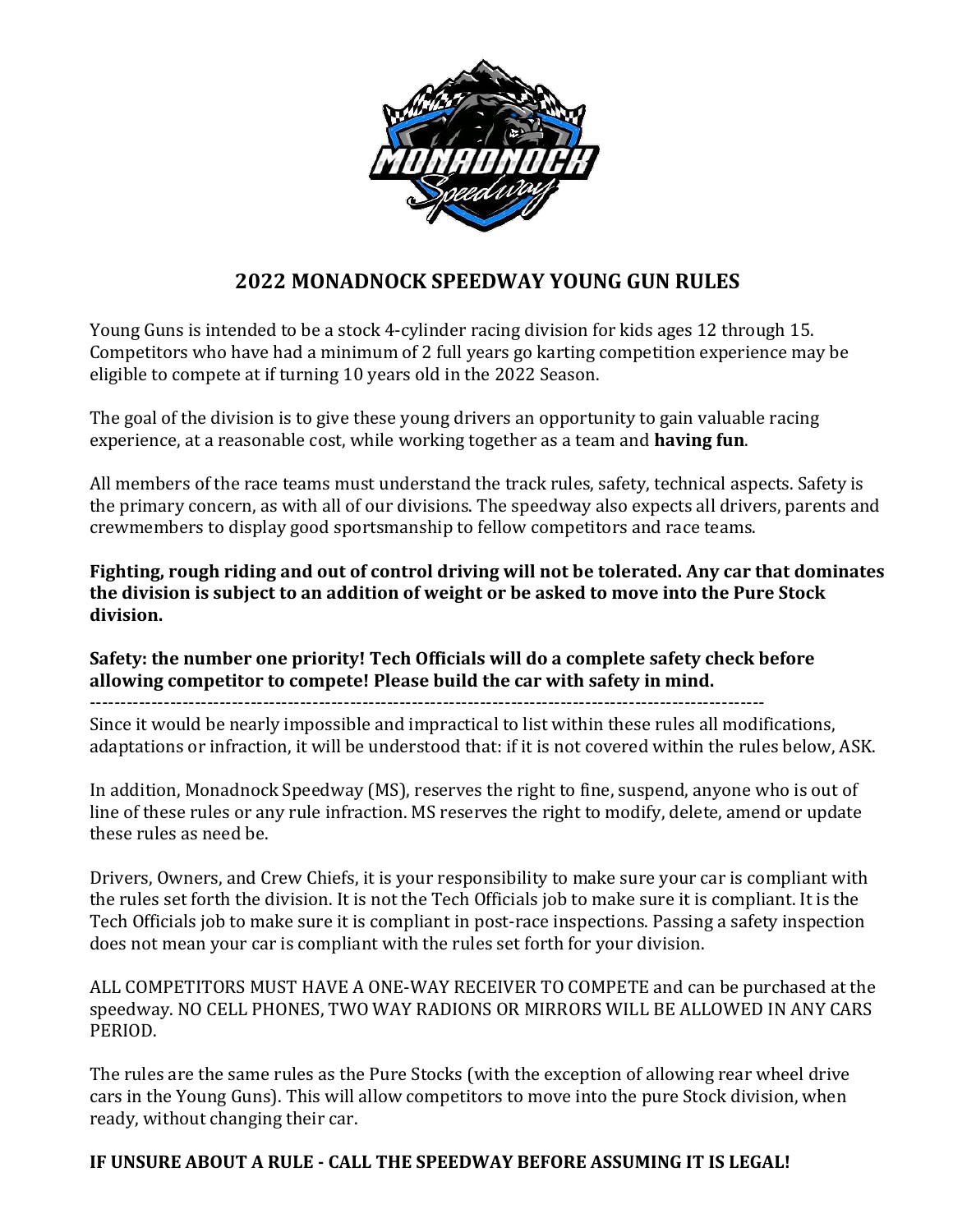#### **1. ELIGIBLE VEHICLES:**

Eligible vehicle includes front wheel drive 4 cylinder Automatic or standard models that are **10 years and older.** We will NOT allow the "high performance" configurations.

No convertibles, Pickup trucks or SUVs of any kind may compete. No special high-performance cars or four- wheel drives. If you have a question about an eligible model, please ask about that model. **No car will be able to compete that will threaten the viability of less expensive and readily available model's sedans.** This Division will be all about driver performance and plenty of luck and not about the superiority of any particular car.

Eligible cars should be constructed from running vehicles in relatively good condition. **Engines and all other drive train components must remain stock as manufactured. No interchanging of components allowed. No performance enhancements of any kind will be permitted.**

### **2. CAR CONFIGURATION**

- **A.** Car must have a full width dash, may use stock dash.
- **B. Car must have a safety kill switch on the left side of dashboard (Negative side ofbattery).**
- **C.** Car may factory column and steering. Any aftermarket column may be used as long as it is collapsible **A removable quick release steering wheel is highly recommended.**
- **D.** All doors must be welded shut.
- **E.** All outside trim must be removed; Door handle holes must be covered with sheet metal.
- **F.** All glass must be removed headlights and taillights, reflectors, including all windows, regulators anddoor locks. Front windshield may remain stock or replaced with Lexan**.** No rear or side windows without tech approval.
- **G.** All exterior holes must be patched, headlights, taillights openings etc.
- **H.** All air bag sensors and air bags must be disarmed for safety purpose.

#### **I. All cars must have a VIN number.**

- **J.** All the interior/trim panels must be removed; this does not allow removal of the metal inner panels; the only exception would be the removal for cage door bars. Firewall between passenger and trunk area must be covered with metal. If inner metal panels are removed for other than door cage bars a weight penalty will/could be added up to 25lbs. A higher weight penalty if necessary, may/could be added if tech determines that an **extreme** amount of material was removed for lightening proposes and not just for cage construction.
- **K.** Drivers side metal interior door panel may be removed for cage purposes only.
- **L.** No cutting of exterior sheet metal: fenders, bumpers, trunk, etc. Only the front hood inner panel may be removed.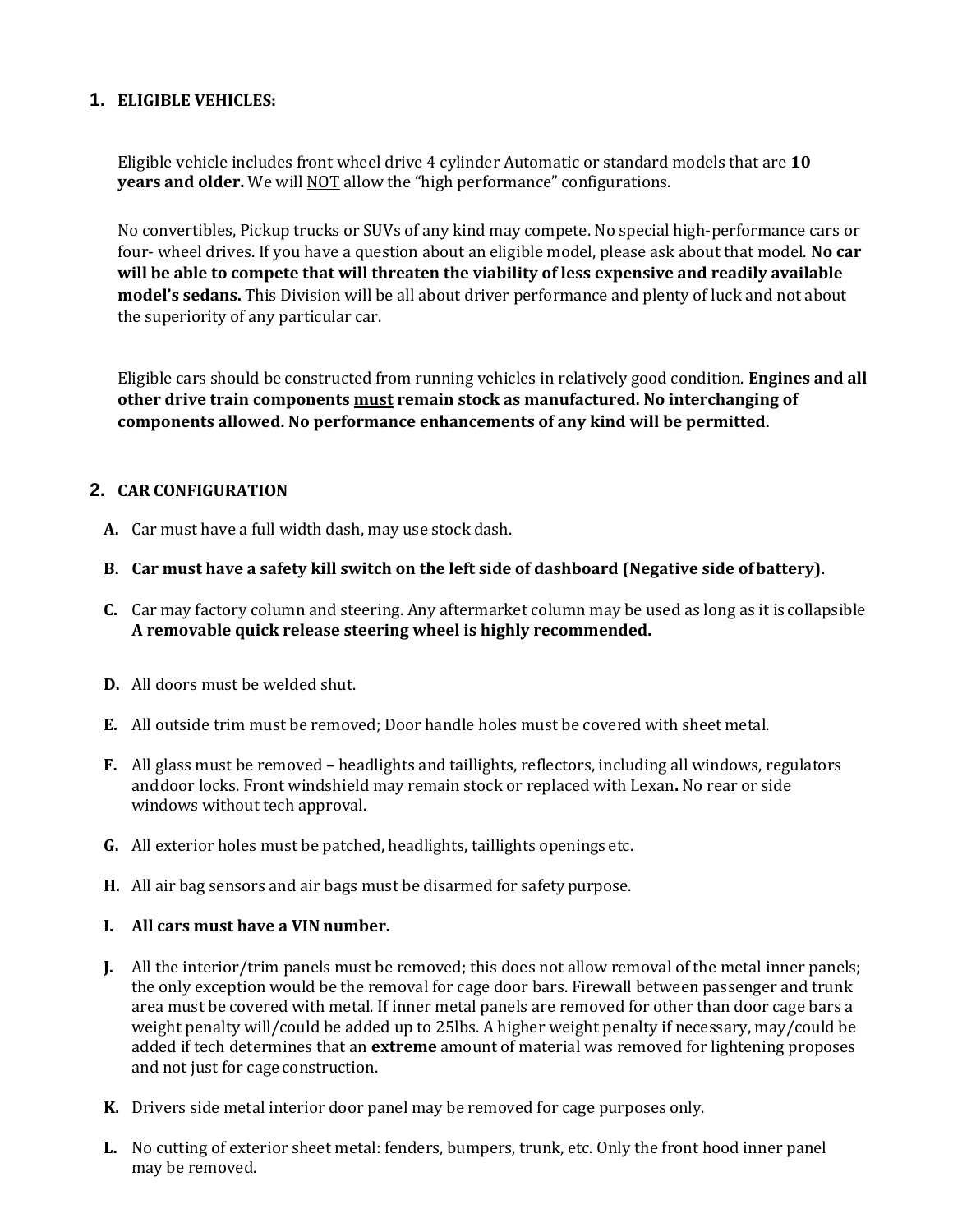**M. Everything about the vehicle must remain stock for the year, make and model of vehicle being used.** Except for what is permitted or required in this guidebook, vehicles must remain completely stock in appearance, configuration, set-up, and running gear including motors, transmission. Any variances from this guidebook will/may result in the disallowance of competition until the variance is corrected, this will be at the discretion of the Tech Staff.

### **3. WHEELBASE:**

**A.** Cars must maintain a stock wheelbase for the model used.

### **4. DRIVE TRAINS:**

- **A.** No all wheel drives
- **B. No differential gear changes allowed. No locked differentials allowed.**
- **C. No performance computer chips allowed.**

**Engines and all other drive train components MUST remain stock as manufactured. No interchanging of components allowed. No performance enhancements of any kind will be allowed.**

### **5. ENGINE:**

**A.** Must be 4-cylinder, stock for year and make and model of car being used (Completely Stock). Engine size and Transmission must be car for car (will be checked by VIN code). No Turbo or Super Charges allowed.

#### **B. Engine will only have water in radiator. Engines will be free of oil leaks and fluidleaks.**

### **6. EXHAUST SYSTEM:**

- **A.** Stock headers or high-performance exhaust manifold may be used, ONLY if the car came shipped from the factory with that equipment. Stock exhaust pipe should extend from the manifold to the flange of the catalytic converter.
- **B.** The catalytic converter needs to be removed.

track surface. Muffler and pipes must be firmly attached to the bottom of the car. **All cars must meet a 96 db. Rule. Cars must have mufflers.** No side exhausts. Exhaust must dump under car at 90 degrees toward the **C.** 

#### **7. TRANSMISSION:**

- **A.** Should be an automatic, standard transmissions are allowed but may require additional weight to be added to the car. NHSTRA Tech Staff will consider these on a case-by-case basis and will add a weight penalty only if necessary.
- **B. NO** traction control devices, stock, or aftermarket.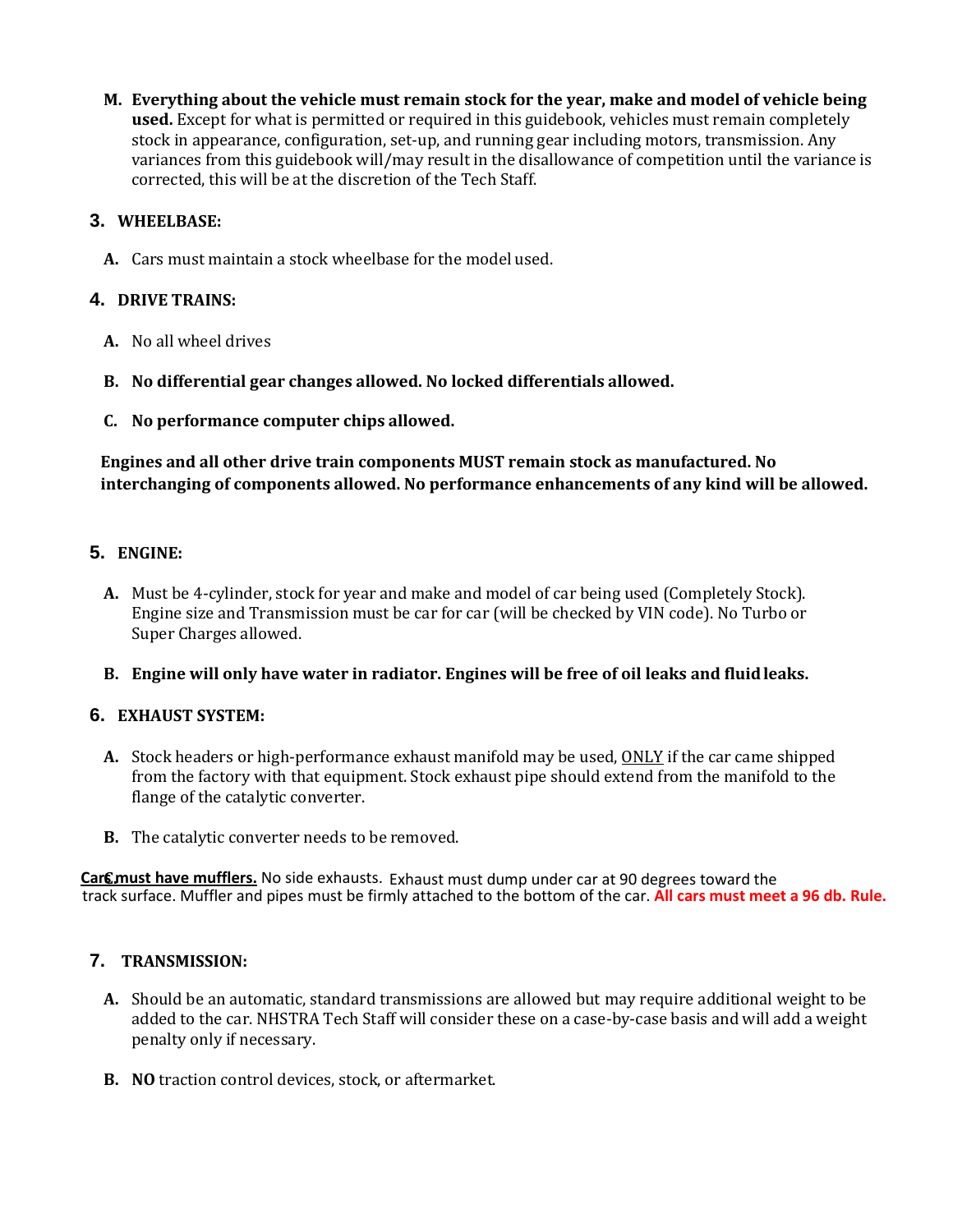# **8. WEIGHT:**

- 1. Up to 139HP 1100 Pounds with no penalties after 1200 pounds.
- 2. 140 to 179HP 1200 Pounds with no penalties after 1300 pounds.
- **3.** 180HP and up 1450 Pounds with no penalties after 1550 pounds

### **ALL WEIGHTS WILL BE REVIEWED AT THE END OF THE 2022 SEASON**

- **A.** 50lbs of right-side weight will be required after 2 feature wins; weights must be mounted under the passenger floorboards, lined up with the driver seat or mounted father ahead towards the passenger side front firewall. Each additional feature win/wins after your 2<sup>nd</sup> win will require you to add an additional 25lbs of weight under the passenger floorboards, this will be up towards the front firewall. Weight box may by welded to the right side of the cage. Only weight allowed is penalty weight and must be on the right side of the car only. **All cars will be weighed at the beginning of racing season to establish a base weight (example a car with a 1150 right side weight must weigh 1200 after 2 feature wins) and may/will be weighed after Heats/Features. Weights may be adjusted at any time to equal competition.** No Penalties will be added when a car reaches its Maximum Weight
- **B.** Any added weight must be securely bolted to frame with a minimum of 3/8" bolts or secured in a weight box welded to the roll cage.

#### **C.** ALL CARS MUST FILL AN INFORMATION FORM WITH YEAR, MAKE, MODEL, ENGINE SERIAL NUMBER AND TRANSMISSION SERIAL NUMBER.

### **9. ROLL CAGE:**

- **A.** All cars must have a four-point roll cage constructed of 1¾" outside diameter X .095 wall steel tubing. The roll cage shall consist of 4 vertical upright bars connected at the top on all sides and shall be adequately cross braced. The base of the upright members shall be solidly welded to the frame of the car. Four curved door bars on the left side and three curved or straight door bars on the right side are mandatory. The roll cage members must closely conform to window/door/roof contour and not be readily apparent when car is viewed from the side. Offset cages are not allowed.
- **B.** Forward bars attached to the main cage can only go to the strut tower, minor front bracing for protection of the radiator is allowed. Hoops my come thru the front nose piece but can only be attached to the front bumper and cannot be taller than the radiator. All bracing must pass NHSTRA Tech Staffinspection.
- **C.** The roll cage must not alter the geometry of the vehicle.
- **D.** Rear roll cage bars are allowed for added/crash protection. Only one side cage bar per side). Rear bars should/must be mounted from back of cage to rear trunk area only. Rear bars **cannot** directly connect to the upper/top part of the rear strut itself (suspension). You may connect a rear center cage bar from side to side of the inner side tub/strut box (recommend). Also, the side to side cage bar may be connected to the top of the cage bar that goes into the trunk area.

### **10.Battery**

Battery may remain in the stock location or **relocated behind the driver's seat. No Battery's in the trunk** area must **be in a battery box** acceptable to Tech Staff. Battery must be free from any fluid leaks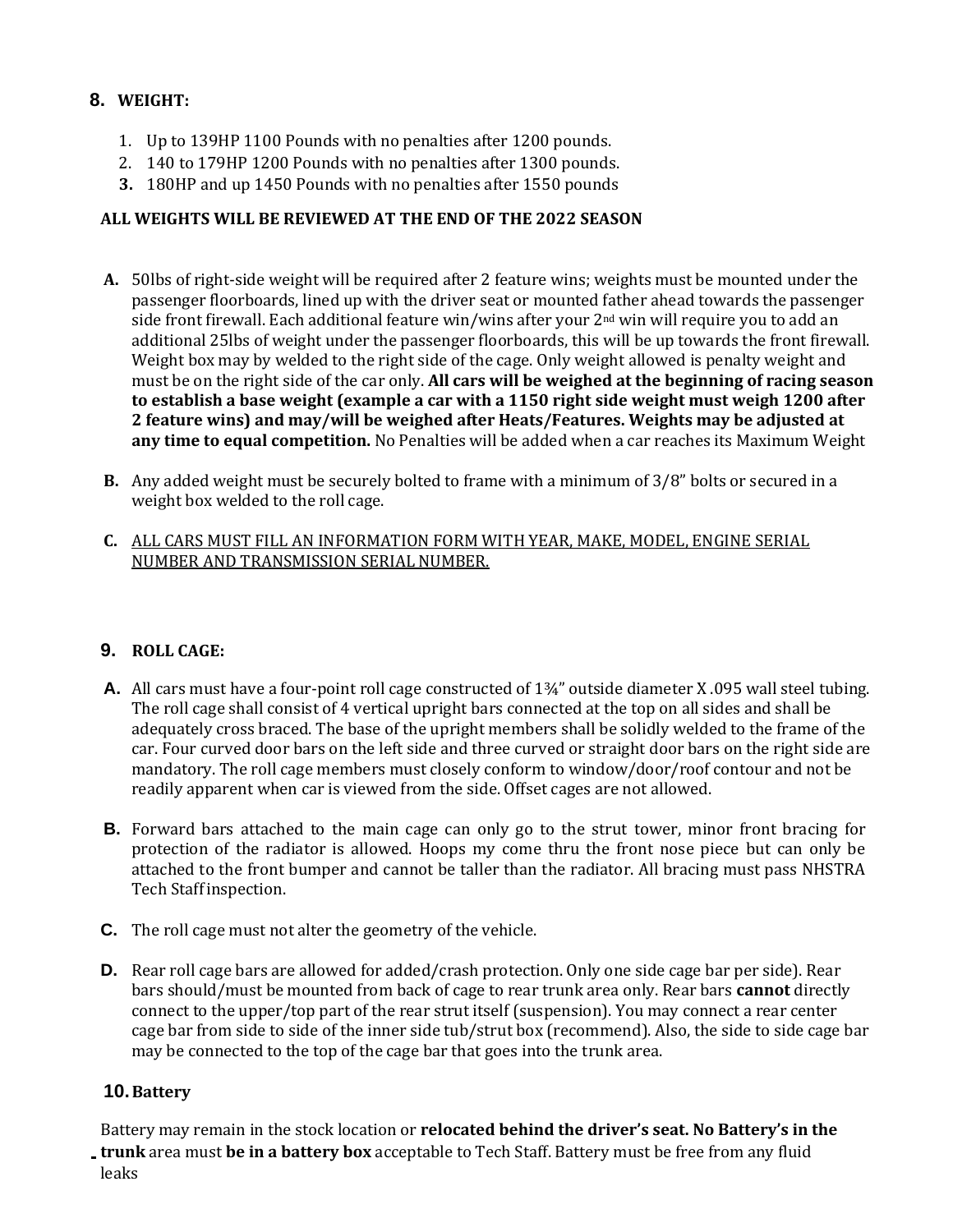### **11.RACING SEAT/ DRIVER'S HARNESS:**

**A**. Padded racing type driver's seat is required. Seat must be bolted to brackets and firmly welded to the roll bar assembly. All bars within the driver's reach must be padded with approved roll bar padding. Cars must have an SFI approved racing harness properly attached to the roll cage bars. Must have a minimum Five Point Harness and be less than 5 years from date of manufacturer.

# **12. BRAKES:**

- **A.** Car must have brakes on all four (4) wheels and be operational.
- **B.** All ABS systems must be disarmed.
- **C.** All brakes must remain stock for year and make of car

### **13. SUSPENSION:**

- **A.** All suspension components must remain stock as manufactured with the exception of adding camber adjustments on the left front and right front suspension only. This is to help prevent outside/inside tire edge wear and for aiding in car handling. A maximum of  $2 \frac{1}{2}$  inches of negative camber is allowed on the right front wheel, left front wheel is allowed 1-inch maximum positive camber. No cutting or changing springs. Right front and left front upper strut mounts may be slotted for camber adjustments only. Rear camber is allowed **but must not be more than a ¼ inch positive camber on the left rear and**  $\frac{1}{4}$  **inch negative camber on the right rear.** Camber will be measured on the concrete pad with a straight edge (square) with driver in car. Measurements will be taken at the bottom rim lip and at the top of the rim lip the difference between the two is the total camber in inches.
- **B.** All springs must be stock as manufactured, No changing, cutting or lowing of springs allowed must be stock (OEM) **NO AFTERMARKET SPRINGS**. Springs must be the same diameter, height and number of coils on the left and right side (same spring gauge). Shocks and struts must be stock or stock replacement type and mounted in stock location. No covers allowed on shocks and struts. If you replace any part, you must have the sales slip with you if asked by track official. No altered or highperformance components allowed. No weight jacking devices to increase or decrease spring rate, but you will be allowed the use of one rubber spring spacer, maximum 1 spring rubber per wheel. **Spring Rubber length cannot exceed more the one coil wound (circumference).** Or you may use the taller spacers, these are roughly ¾ inch wide by 2 inches tall, you can use up to 3 of these if it's only used in one coil spring wound **(circumference).**
- **C.** Stock Bump stops on struts must 3 inches of travel before the bump stop hits the strut.

### **14. FUEL TANK:**

- **A.** Racing fuel cell is permitted and highly recommended but is not mandatory. Fuel cells may not be more than 15 gallons in capacity. Fuel cell must be securely fastened with minimum of two 2" x 1/8 metal straps inside in the trunk. No cutting of trunk floorboard when installing a fuel cell. A sheet metal firewall must separate the trunk from the driver's compartment. **Relocated fuel cells must be in the center of thecar**
- **B. IF USING A RACING FUEL CELL AN AFTERMARKET FUEL PRESSURE REGULATOR MAY BE USED BUT MUST MAINTAIN STOCK FUEL PRESSURE**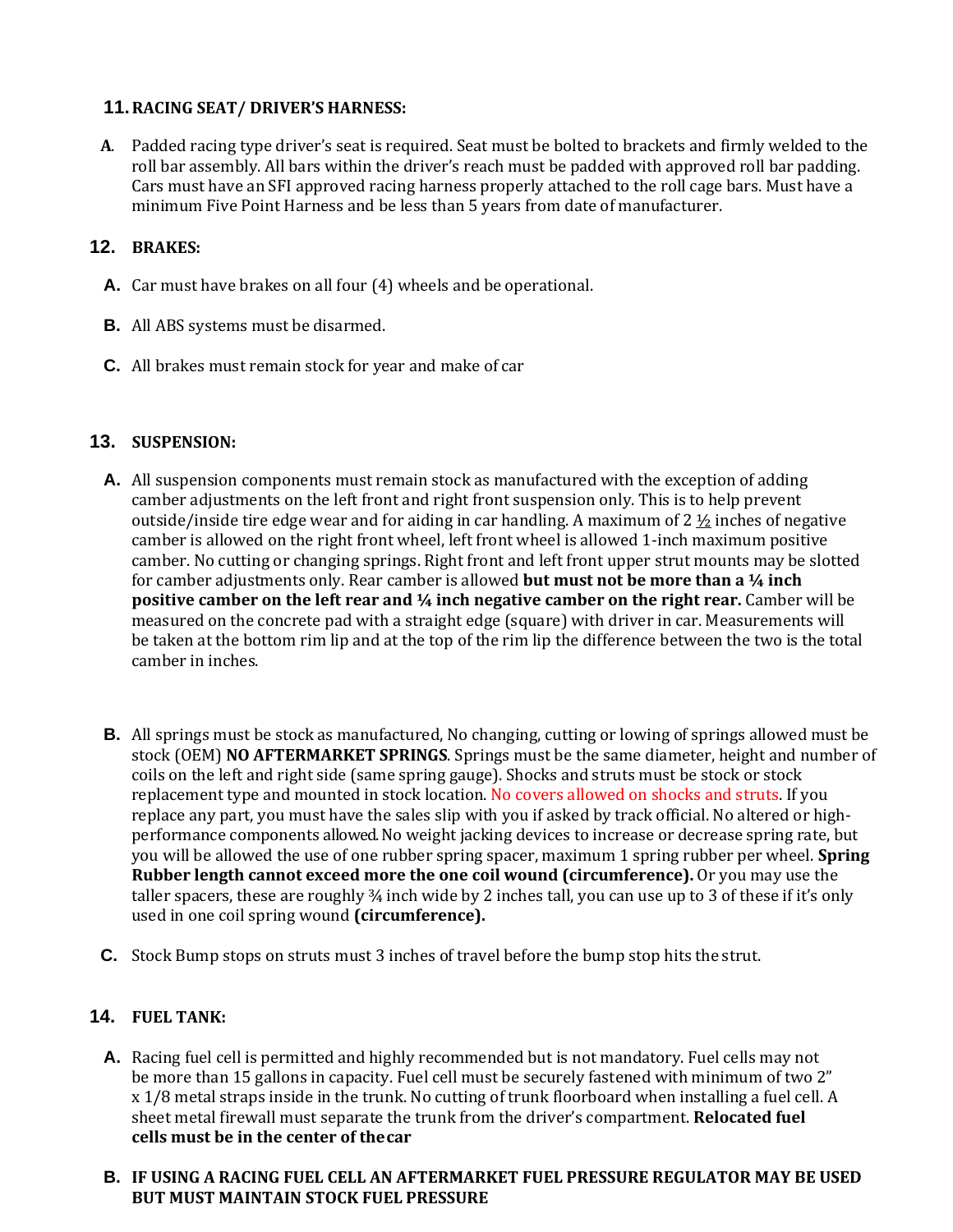### **15. FUEL INCENTIVE PROGRAM:**

**A**. The speedway welcomes New England Racing Fuels & Sunoco. We endorse New England Racing Fuels as part of our sponsorship program, where you, the racer can reap the benefits. You must be a customer and purchase fuel at the speedway; you then will become part of their "Fuel Incentive Program" and have a chance to be rewarded at the season year end banquet. We want to welcome John Holland and New England Racing Fuels to our family of sponsors to where you can be the beneficiary.

### **16. FUEL:**

**A.** It is not mandatory to purchase all Sunoco Fuel from New England Racing Fuels at the Speedway. Petroleum based automotive gasoline is the only fuel allowed. No alcohol, No methanol, No nitrous oxide or any other fuel additive may be used. See Fuel Incentive Program above 15 (A).

### **17. TIRES AND WHEELS:**

### **A. No Racing Tires allowed. No Hoosier, American Racers etc.**

- **B.** Tires must be a DOT approved tire up to a 205 series (Width of tire) with no less than a 55 sidewall.
- **C.** 13 thru16 inch rim sizes are allowed.
- **D.** Tires may be different sizes from front to back to manipulate gearing, **but** tires must be same size on the left side to the right side. No running larger tires on one side and smaller tires on the other side to increase stagger.
- **E.** Tread wear must not be any lower than 400, 400 covers all current and formerly produced regular DOT tires. **Anything** less than 400 is considered "performance" tire and is not allowed. Tires must have a minimum of 5/32 tread. No shaving of tires is allowed.

#### **F. ALL WHEELS MUST BE STEEL.**

**G.** Rims must be stock appearing with stock offsets only. Swapping rims is ok as in VW rims on a Honda, Saturn rims on Toyota etc. **No aftermarket or Racing Rims allowed**. **Tires and wheels must conform to all of the listed parameters above. Not following the tire and wheel rules listed above will result in a disqualification at post-race inspection.**

#### **18. SAFETY EQUIPMENT:**

- **A.** An aluminum racing seat is required.
- **B.** SFI Five Point Drivers Harness must be less than five years from manufactured date.
- **C.** Only Snell approved full face Helmets are allowed. It is highly recommended the use of a Snell SA2005 or newer full-face helmet.
- **D.** SFI Window net is required.
- **E.** SFI Fire suit required and must be in good condition, no holes, grease etc.
- **F.** SFI Racing Gloves required.
- **G.** SFI Racing Shoes are highly recommended. Proper footwear is required (Non-SFI sneakers will not be allowed).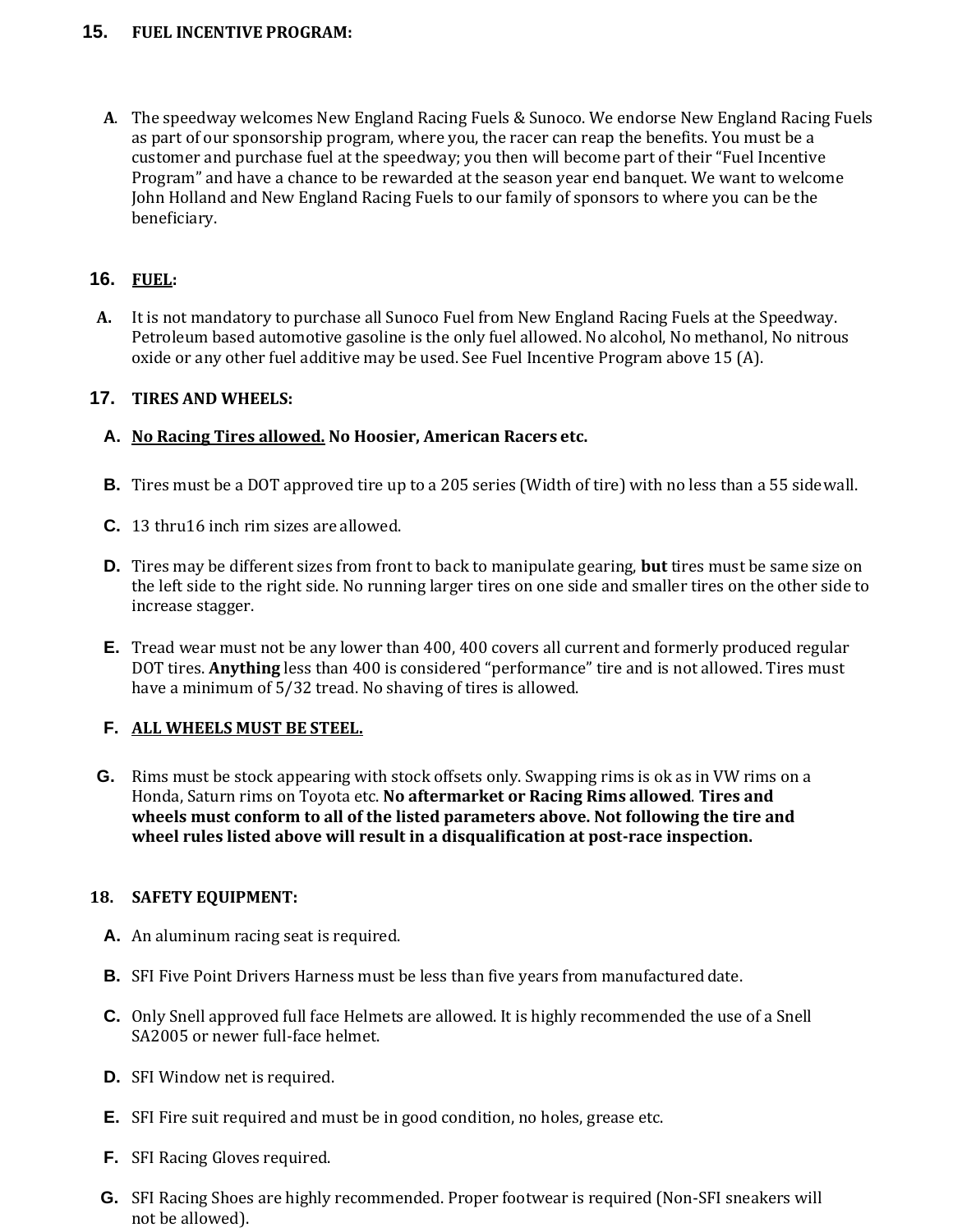**H.** Head and Neck restraints are highly recommended and should be used.

### **19. TRANSPONDER:**

No transponder will be required for this divisions.

**Illegal Parts- Absolutely no modifications, alterations, covering or removal of any logo, casting, or identification number from any part on the racecar. To do so will make the part illegal. All illegal parts will become the property of Monadnock Speedway. Any parts having passed through inspection unobserved shall not be considered legal. All reference to steel must be magnetic steel. Everything must remain OEM Stock unless otherwise noted.** 

All competitors must hold a Young Gun License or NASCAR Charger division license.

# **RACE PROCEDURES**

The youth division is intended to give the opportunity for young drivers to gain valuable racing experience while having fun. The management expects all competitors, parents and crew members to show good sportsmanship towards fellow race teams. **No adult from another team is to approach a Young Gun Racer in a negative manner regarding an on track issue without their parent/guardian being present, if it is reported the adult will be removed from the pit area until further notice.** On Track issues is to be discussed with the Race Director. Fighting, disrespect, rough riding and out of control driving will not be tolerated!

1. All young guns are to park near the wood-line closest to the race track entrance unless otherwise approved. At every event, each young gun competitor must check in at the handicap tower located in the pit area before they go out to practice.

2. Practice Sessions: Young guns will have at least two practice rounds (as long as time permits), when your division is set to practice be sure you are ready to go and in line when called**. Practice session are for practice only, competitors are not to race each other.** Competitors may pass slower cars during practice as long as it safe to do so. At the end of practice, take one cool down lap.

3. The Young Gun racers will have heat races. The heat races will be determined by the previous week results (inverted handicap). For the feature, competitors with qualified cars will be lined up by the previous event handicap. New and/or inexperienced or drivers off the pace will start in the rear of the field until the Young Gun director states the competitor is ready to start in the position earned. The winner from the previous event will start as the last qualified car in the feature if qualified in the heats. The number of qualified cars at an event will be determined by the number of heats and number of competitors entered into competition. Competitors who miss a week will start last in the heat races. Competitors who feel more comfortable starting in the rear of the field can do so by letting the handicap tower know. **Competitors who win three feature events will start in the rear.** 

4. **All Young Gun competitors must have a one way radio**. The Young Gun director will communicate with the drivers during practice and feature events. The communication is for safety purposes, the director will let competitors know if another competitor is passing on the outside or the inside and to hold your line. This communication is not be used for "blocking" another competitor from passing. The director may also use the radio to let the competitor know if they are over-driving and pose a threat to the rest of the field, if that is the case the competitor must obey the director and gain control of the car or be black flagged. The director will also use the radio if a competitor has something mechanically wrong with the car and you will be black flagged. If there is a mechanical problem, the director will let you know to park in the infield or if you can safely go into the pit area.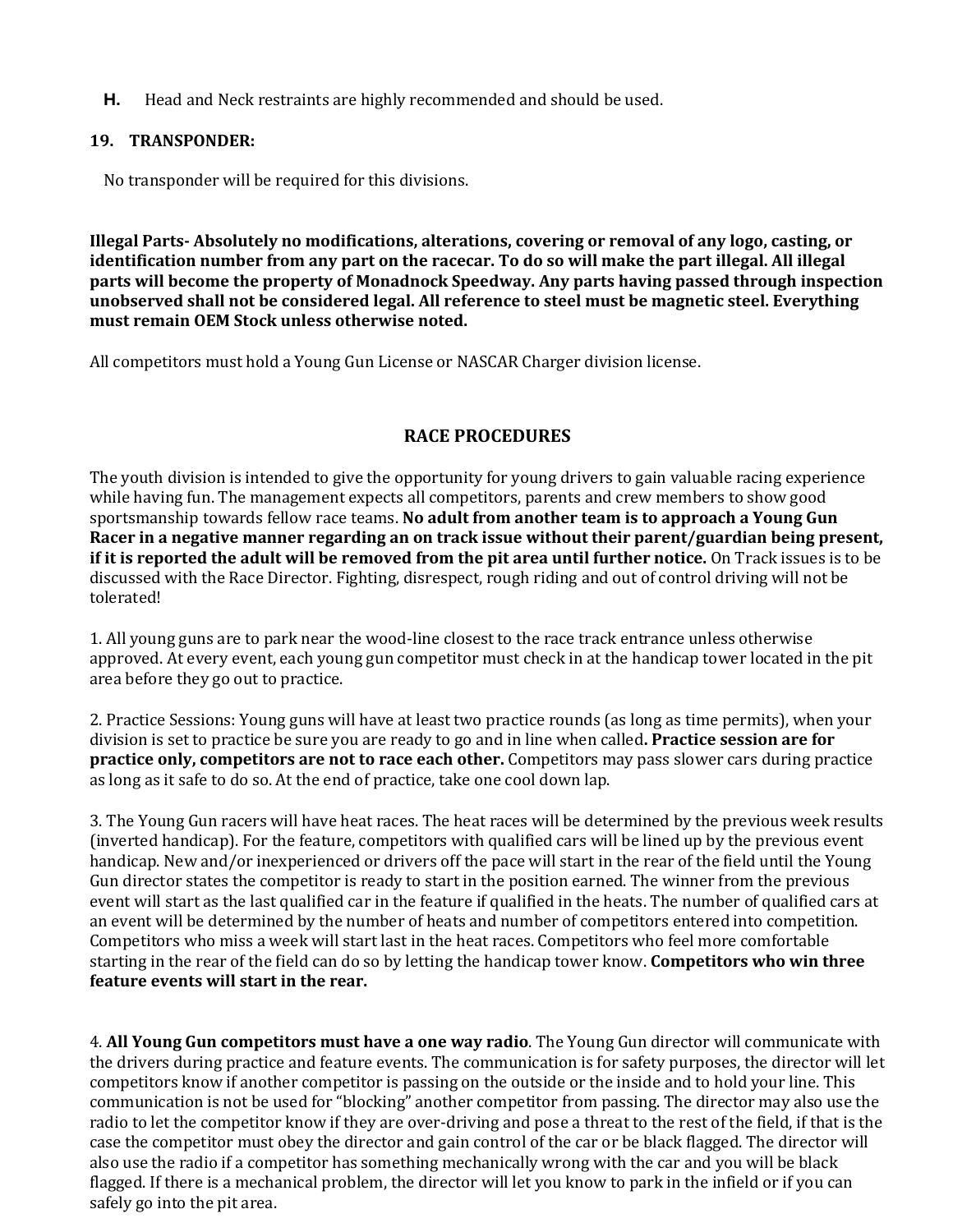5. Entering the race track for practice, heats and features, the competitors must stay in single file. In the

beginning of the season, features will start as a single file start (the flagman will hold one arm up to signal single file). The director will decide and let all competitors know prior to the feature when the field is ready to start side by side (the flag man will signal "double up" by forming an X with is arms or flag).

6. If there is a caution the lights on the front stretch and back stretch will be yellow and the flag man will be waving the yellow flag. At all cautions, all competitors must slow down safely and form into a single file. The director will line you up using the radio for the restart. Under cautions, there is absolutely no hitting another competitor intentionally. If you are seen doing this, you will be black flagged. After one caution, the restart will be single file.

7. If there is a red flag, all competitors are to stop safely and not move until directed to.

8. PARENTS/GUARDIANS – YOU ARE NOT PERMITTED TO GO ONTO THE TRACK SURFACE UNLESS DIRECTED TO DO SO BY SAFETY CREWS. THE ONLY TIME YOU ARE PERMITTED TO GO TRACKSIDE IS DURING THE POST VICTORY CEREMONIES.

9. Pit Stops will be permitted under yellow flag conditions and **only to repair body damage** (for example loose bumper, fender, etc.) **or tire** change and will be given three courtesy laps from the time the competitor enters their pit stall. Engine problem repair will not be allowed under yellow. The competitor must go into the pit area at a **safe speed. If a competitor goes through the pit area erratically or at a high rate of speed deemed unsafe, the competitor will not be allowed to enter back into competition. If there are too many competitors driving too fast to reach the pit stall, the speedway will not permit pit stops for any competitor.** 

10. On a start or restart, the director will communicate when the race will start.

11. Competitors who are in a caution must remain in the cars unless directed by an official or Speedway safety to exit the car.

12. When the flagman waves the white flag, there is one lap to go in the feature race.

13. When the checkered flag waves, the feature is completed. All competitors must take one cool down lap around the track. The top three will be instructed to stay trackside. All competitors who are in the top three will stop by the start /finish line and stay buckled in their car until the flagman or director states it is safe to get out of the car.

14. Exiting the race track surface, when the practice or feature is complete the competitors must exit the track to the pit area in a slow and cautious manner and return to your pit stall. All competitors need to be aware of the people and cars moving in the pit area and follow the flow of traffic.

15. If there are more than 16 competitors entered on an event, the track may elect to do two features or extend the laps and do one feature.

16. The Young Gun heat race will be eight laps and the feature event will be 10/15 laps (depending on car count).

17. There are no points awarded in the youth division. The management's decision not to award points is based to alleviate pressure from the young competitors and give them an opportunity to take part in other activities outside the track that may be scheduled on a race night**.** 

18. All competitors who compete ¾ of the events will receive an award and be eligible to win Best Appearing or the Racing family of The Year award at the end of the year awards banquet. 19. Most Important (besides safety) is to HAVE FUN!!

#### **Flag Rules:**